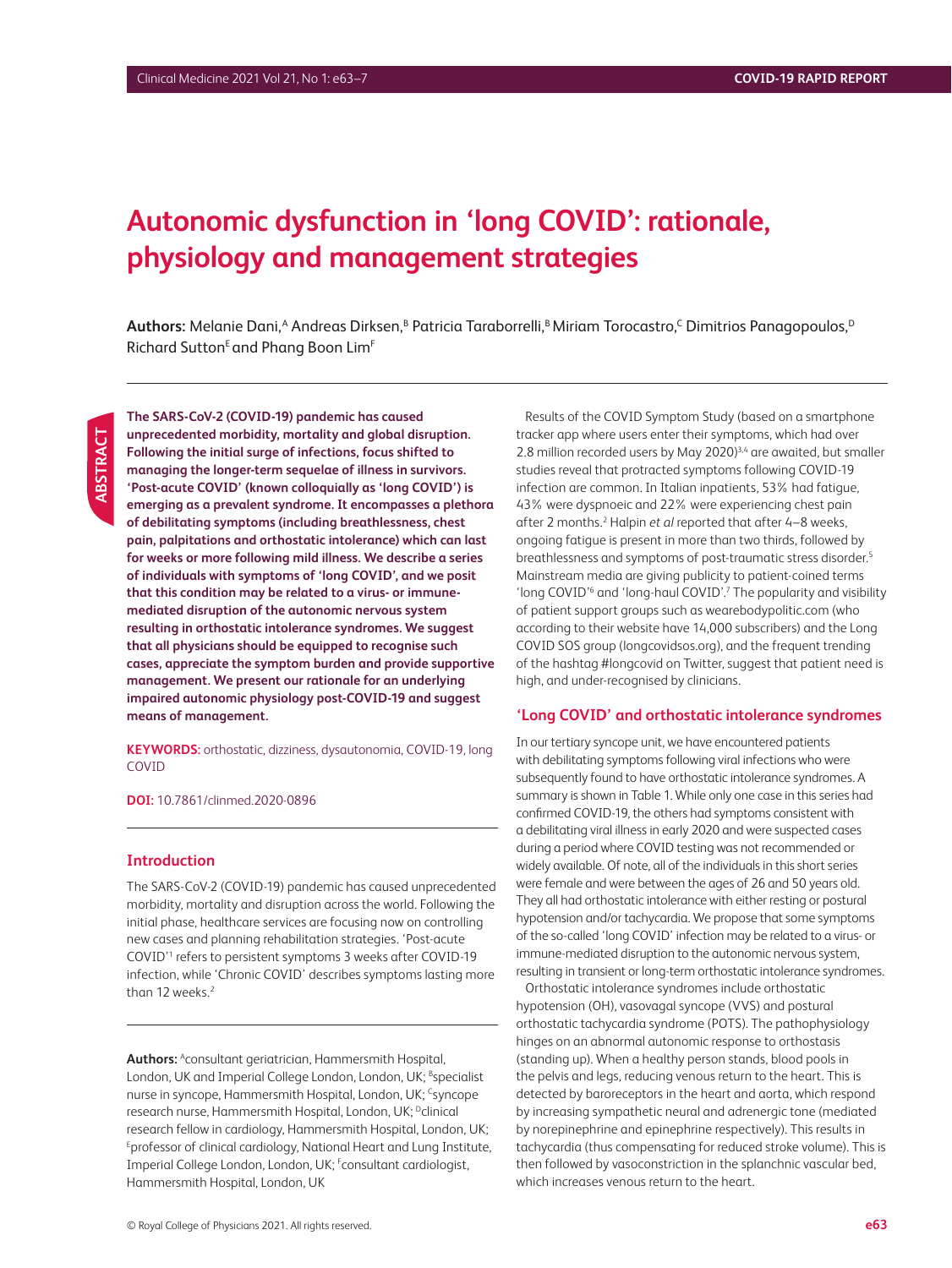|                                        | Table 1. Symptom profile of individuals attending our clinic with autonomic symptoms following viral |
|----------------------------------------|------------------------------------------------------------------------------------------------------|
| infection during the COVID-19 pandemic |                                                                                                      |

| Patient               | Symptoms                                                                     | <b>Timing of antecedent illness</b>                                                      | <b>Observations in clinic</b>                                                          | <b>Other investigations</b>                                                                                                                                                                                      | <b>Clinical diagnosis</b>                                                     |
|-----------------------|------------------------------------------------------------------------------|------------------------------------------------------------------------------------------|----------------------------------------------------------------------------------------|------------------------------------------------------------------------------------------------------------------------------------------------------------------------------------------------------------------|-------------------------------------------------------------------------------|
| 26-year-old<br>female | Palpitations on<br>standing<br>Dyspnoea<br>Fatigue                           | Gastrointestinal symptoms<br>5 days prior to symptoms<br>(suspected viral illness)       | Postural BP 104/82 to<br>120/79 mmHg<br>Postural HR 121-150 bpm                        | Echocardiogram<br>normal<br><b>ECG</b> normal                                                                                                                                                                    | Viral induced<br>postural<br>orthostatic<br>tachycardia<br>syndrome           |
| 43-year-old<br>female | Palpitations<br>Fatique<br><b>Breathlessness</b>                             | Upper respiratory tract<br>symptoms 1 month previously<br>(suspected COVID-19)           | Postural BP 121/92 to<br>129/96 mmHg<br>Postural HR 86-106 bpm                         | <b>Ambulatory BP</b><br>monitor: average BP<br>101/66 mmHg<br>24-hour Holter:<br>sinus rhythm, HRB<br>68-159, average<br>86 bpm. Diurnal sinus<br>tachycardia                                                    | Viral induced<br>reactive<br>tachycardia, with<br>sympathetic<br>overactivity |
| 50-year-old<br>female | Palpitations<br>Chest pain                                                   | Chesty cough March 2020<br>(suspected COVID-19)                                          | Postural BP 136/48 to<br>115/91 mmHq<br>Postural HR 48-60 bpm                          | 24-hour Holter: sinus<br>rhythm, rate 37-134<br>bpm, average 51 bpm                                                                                                                                              | Post viral<br>orthostatic<br>intolerance                                      |
| 30-year old<br>female | Aches<br><b>Dizziness</b><br>Diarrhoea<br>Dizziness and<br>palpitations      | Flu-like symptoms March 2020<br>(confirmed COVID-19)                                     | Postural HR 80-118 bpm<br>Postural BP 112/79 to<br>123/103 mmHg                        | Head-up tilt: starting<br>BP 106/69 and HR<br>67 bpm, BP 72/52<br>mmHg and HR 99 bpm<br>after 14 minutes                                                                                                         | Post viral<br>orthostatic<br>intolerance<br>with reactive<br>tachycardia      |
| 50-year-old<br>female | Recurrent<br>presyncopal<br>episodes<br>Fatigue<br>Panic attacks             | Suspected COVID-19 infection<br>March 2020                                               | Postural HR 88-113 bpm<br>Postural BP 137/85 mmHg<br>to 122/88 mmHq                    | Echocardiogram<br>normal<br>Ambulatory BP<br>monitor: average<br>101/65 mmHq;<br>Holter monitor: sinus<br>tachycardia<br>Head up tilt: postural<br>drop of 17 mmHg and<br>HR rise to 132 bpm<br>after 24 minutes | Orthostatic<br>intolerance with<br>a tendency<br>to vasovagal<br>presyncope   |
| 44-year-old<br>female | Dizziness on<br>walking<br>Fatigue<br>Irritable bowel<br>symptoms<br>Anxiety | Upper respiratory tract<br>symptoms for 5 weeks in<br>March 2020 (suspected<br>COVID-19) | Telephone consultation<br>so only readings from<br>patient's BP monitor:<br>88/67 mmHg | Nil                                                                                                                                                                                                              | Orthostatic<br>intolerance                                                    |

 $BP = blood pressure$ ; bpm = beats per minute;  $ECG = electrocardiogram$ ;  $HR = heart rate$ .

In orthostatic intolerance, the release of epinephrine and norepinephrine causes pronounced tachycardia, which is experienced as palpitations, breathlessness and chest pain (common symptoms of 'long COVID'). Very high catecholamine levels can lead to paradoxical vasodilatation, sympathetic activity withdrawal and activation of the vagus nerve resulting in hypotension, dizziness and ultimately syncope.<sup>8-11</sup>

These syndromes may be exacerbated by hypovolaemia resulting from the initial infection or due to deconditioning by bedrest. Prolonged bedrest (there have been extensive studies of head-down bedrest simulating chronic weightlessness in astronauts) leads to reduced cardiac output and stroke volume, hypovolaemia, baroreflex impairment, and withdrawal of the sympathetic neural response.<sup>12-15</sup>

## **COVID-19, autoimmunity and the autonomic nervous system**

It has been hypothesised that COVID-19 infection affects the autonomic nervous system.16 The relationship between the two is complex: the well-documented cytokine response storm of COVID-1917 results from sympathetic activation inducing proinflammatory cytokine release.18,19 Conversely, vagal stimulation results in an anti-inflammatory responses,<sup>17</sup> suggesting possible therapeutic targets in the autonomic nervous system.

Alternatively, COVID-19 related autonomic dysfunction could be mediated by the virus itself. Immune-mediated neurological syndromes have been described.<sup>20</sup> It is also well established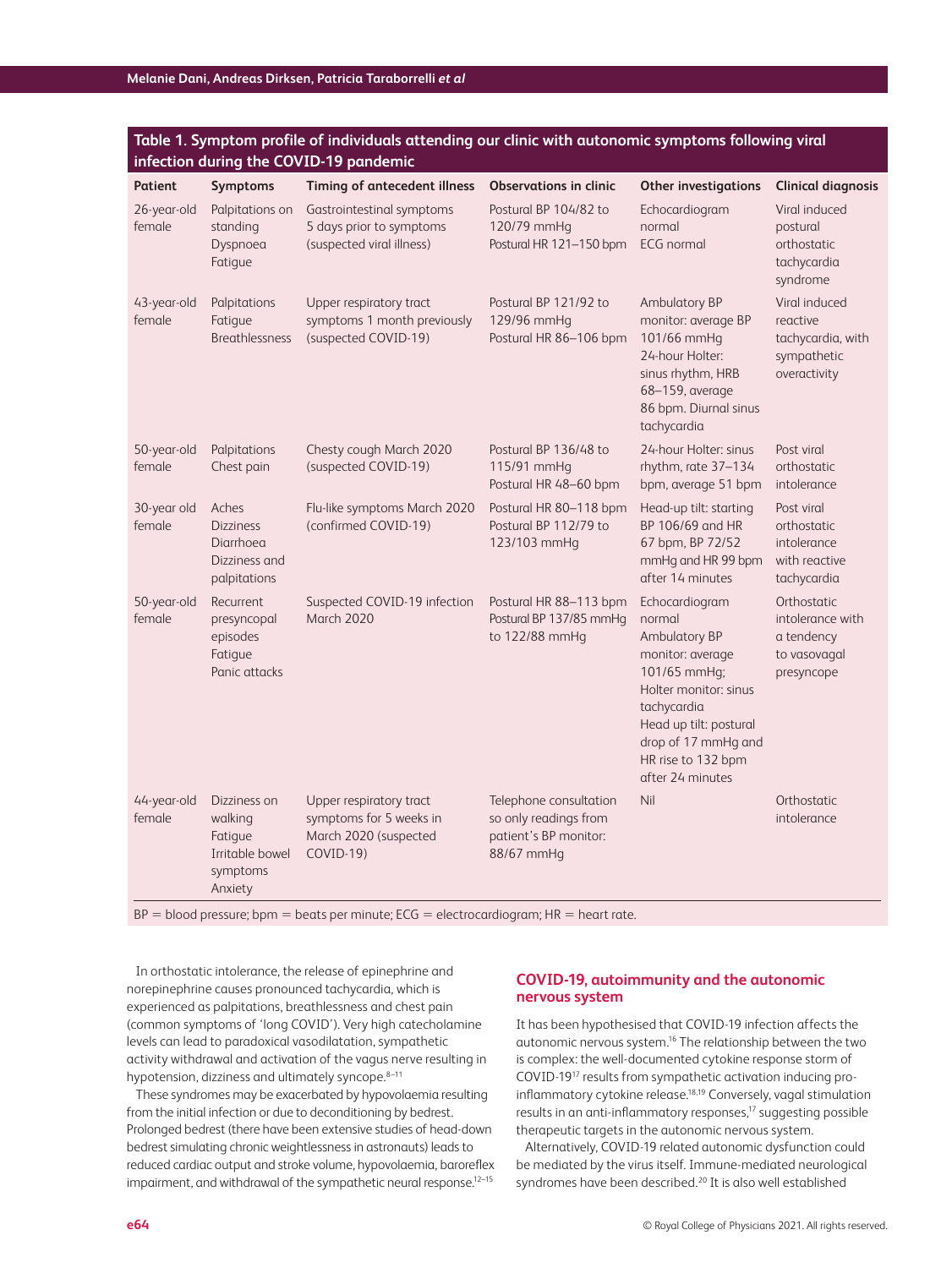

**Fig 1. Continuous heart rate and blood pressure monitoring during a head-up tilt table test from an individual with long COVID and orthostatic intolerance following COVID-19 infection in March 2020.**

that autonomic disorders such as OH and POTS are associated with autoantibodies,<sup>21</sup> for example to  $\alpha$ -/ $\beta$ -adrenoceptors and muscarinic receptors.22–25 Cohort studies describe commonly preceding infections in POTS,<sup>26</sup> as well as a link with autoimmune biomarkers and autoimmune disorders.<sup>27</sup> Thus, we speculate that there is an underlying autoimmune component to the post-COVID syndromes that we report.

## **Identifying autonomic dysfunction following COVID-19 infection**

Any individuals presenting with breathlessness, palpitations, fatigue, chest pain, presyncope or syncope should be evaluated carefully. Cardiovascular, respiratory and neurological examination with vital signs and pulse oximetry are essential. Electrocardiogram, blood tests and imaging should be considered to identify other important diagnoses such as organising pneumonia, pulmonary embolism and myocarditis.

An active stand test should be undertaken, measuring blood pressure and heart rate after 5 minutes lying supine, and then 3 minutes after standing. Orthostatic hypotension is defined as a fall of >20 mmHg systolic and >10 mmHg diastolic after standing for 3 minutes.28 POTS is characterised by orthostatic symptoms (in the absence of orthostatic hypotension) with an increase in heart rate of 30 beats per minute or more when standing for more than 30 seconds, or 40 beats per minute or more in those aged 12–19 years.<sup>29</sup> A continuous blood pressure and heart rate trace during a tilt table test of an individual with orthostatic intolerance post-COVID is shown in Fig 1. After adopting the upright position, a marked and continuous rise in heart rate was seen, corresponding with the onset of clinical symptoms and mirrored by blood pressure oscillations in keeping with an adrenergic response. The average heart rate rise was under 30 beats per minute, thus not fulfilling criteria for POTS**.**

#### **Management of orthostatic intolerance**

We suggest the following methods of management. This is based on published international guidance, consensus statements, and the authors' own experience and practice in managing orthostatic intolerance syndromes.<sup>8,29-31</sup>

## Education

Education, explanation and reassurance provide the cornerstone of management of orthostatic intolerance syndromes. Managing the uncertainty associated with COVID-19 and explaining the underlying physiological changes can reassure the patient that their symptoms are not sinister. Reproducing symptoms, for example while on a tilt table, can be effective for explaining symptom correlations with heart rate and blood pressure variations. The patient should be directed to further education sources, such as those from the STARS initiative (Syncope Trust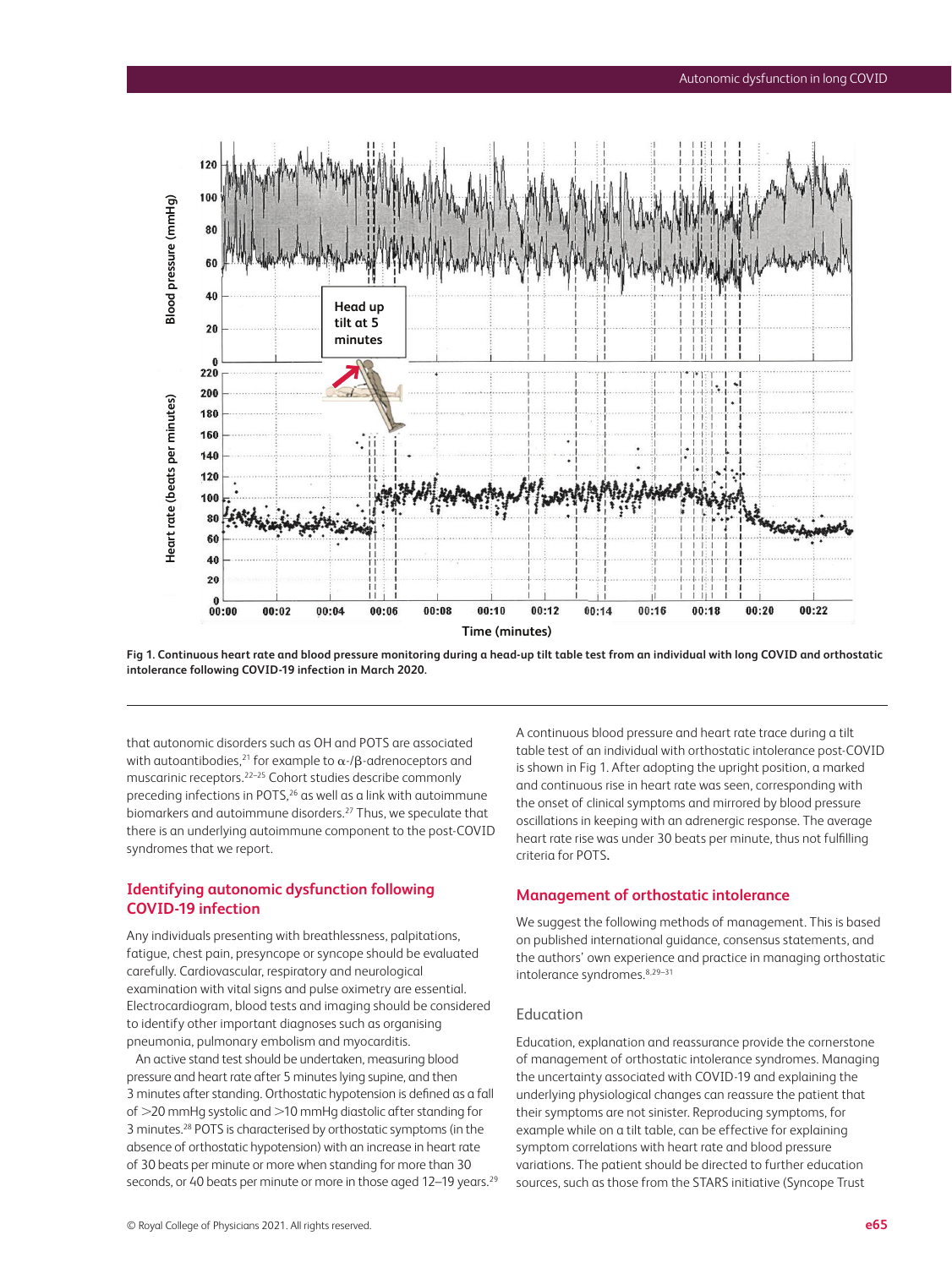and Reflex Anoxic Seizures) from the Heart Rhythm Alliance [\(www.heartrhythmalliance.org/stars/uk/](http://www.heartrhythmalliance.org/stars/uk/)), and the authors' free educational website, www.stopfainting.com.

#### Exercise

After medical examination, we suggest a regular, structured exercise programme with both aerobic and resistance elements. As orthostasis (the upright position) may be problematic, nonupright exercise such as cycling on a recumbent exercise bike and swimming are encouraged.

#### Fluid and salt repletion

Ensuring fluid repletion (2–3 litres water per day and avoiding caffeine and alcohol) and ensuring one to two teaspoons of salt supplementation per day helps maintain plasma volume and avoid hypovolaemia.

#### Avoiding exacerbating factors

The patient should be advised on rising cautiously from a lying or seated position and avoiding exacerbating factors such as prolonged standing, warm environments and dehydration. Additionally, patients can be advised to consume small and frequent rather than large meals to avoid splanchnic vasodilatation.

#### Isometric exercises

Simple physical isometric counter-manoeuvres can be taught to those with orthostatic hypotension. These simple exercises involve sustained tensing of muscles which increases venous return to the heart and raises blood pressure. These counter-pressure manoeuvres include tensing thigh and buttock muscles, crossing arms and legs, folding arms and leaning forward, squatting, or raising a leg and placing the foot on a stool.

#### Compression garments

In orthostatic hypotension, compression garments extending up to the waist, or abdominal binders, are effective and tolerable.

#### Pharmacological treatment

If POTS features are present, norepinephrine reuptake inhibitors such as duloxetine, nortryptiline and tapentadol should be discontinued if possible.<sup>29</sup>

If symptoms persist despite full compliance with conservative measures, pharmacological therapy may be considered.

Fludrocortisone, a fluid expander, can be used if hypovolaemia is considered to be a dominant symptom. It is associated with side effects and not particularly well tolerated. Monitoring should take place for fluid retention and hypokalaemia.

Midodrine, a sympathomimetic  $\alpha$ -1-agonist, increases vasoconstriction and venous return to the heart. It can effectively treat orthostatic hypotension and tachycardia in patients who have a baseline normal or low-normal blood pressure. Patients should be advised to avoid the supine position as much as possible, thereby reducing the tendency to excessive blood pressure rise in this position. Urinary retention may be seen in male symptoms with prostatic symptoms and scalp itch are common side effects.

For prominent hyperadrenergic symptoms caused by the catecholamine surge on standing, clonidine and methyldopa may alleviate symptoms. Similarly, propranolol can attenuate palpitations and tachycardia.8,29–31 However, none of these agents is well tolerated.

## **Conclusion**

Several months on from the declaration of the COVID-19 pandemic, new symptom patterns and syndromes such as 'long COVID' are emerging. These patterns may be explained by autonomic instability and may result from deconditioning, hypovolaemia or immune- or virus-mediated neuropathy. We anticipate that these syndromes will represent a large proportion of primary and secondary care consultations in coming months. Clinicians must be aware that prompt and correct diagnosis with careful management are essential for recovery. ■

## **References**

- 1 Greenhalgh T, Knight M, A'Court C, Buxton M, Husain L. Management of post-acute Covid-19 in primary care. *BMJ*  2020;370:m3026.
- 2 Chan AT, Drew DA, Nguyen LH *et al*. The Coronavirus Pandemic Epidemiology (COPE) Consortium: A call to action. *Cancer Epidemiol Biomarkers Prev* 2020;29:1283–9.
- 3 Carfi A, Bernabei R, Landi F *et al*. Persistent symptoms in patients after acute COVID-19. *JAMA* 2020;324:603–5.
- 4 Drew DA, Nguyen LH, Steves CJ *et al*. Rapid implementation of mobile technology for real-time epidemiology of COVID-19. *Science* 2020;368:1362–7.
- 5 Halpin SJ, McIvor C, Whyatt G *et al*. Postdischarge symptoms and rehabilitation needs in survivors of COVID-19 infection: A cross-sectional evaluation. *J Med Virol* 2020, in press (doi: 10.1002/jmv.26368).
- 6 Gallagher S. What is long Covid? Three quarters of people hospitalised suffer symptoms for three months or more. *Independent*, 12 October 2020. independent.co.uk/life-style/health-and-families/long-covid[symptoms-hospitalised-long-haulers-three-months-study-a9679876.](http://independent.co.uk/life-style/health-and-families/long-covid-symptoms-hospitalised-long-haulers-three-months-study-a9679876.html) html.
- 7 Gross A. Fatigue plagues thousands suffering post-coronavirus symptoms. *Financial Times*, 3 August 2020.
- 8 Freeman R, Abuzinadah AR, Gibbons C *et al*. Orthostatic hypotension: JACC State-of-the-Art Review. *J Am Coll Cardiol*  2018;72:1294–309.
- 9 Jardine DL, Wieling W, Brignole M *et al*. The pathophysiology of the vasovagal response. *Heart Rhythm* 2018;15:921–9.
- 10 Fenton AM, Hammill SC, Rea RF, Low PA, Shen WK. Vasovagal syncope. *Ann Intern Med* 2000;133:714–25.
- 11 Fedorowski A. Postural orthostatic tachycardia syndrome: clinical presentation, aetiology and management. *J Intern Med* 2019;285:352–66.
- 12 Barbic F, Heusser K, Minonzio M *et al*. Effects of prolonged headdown bed rest on cardiac and vascular baroreceptor modulation and orthostatic tolerance in healthy individuals. *Front Physiol* 2019;10:1061.
- 13 Beck L, Baisch F, Gaffney FA *et al*. Cardiovascular response to lower body negative pressure before, during and after ten days headdown tilt bedrest. *Acta Physiol Scand Suppl* 1992;604:43–52.
- 14 Goldstein DS, Vernikos J, Holmes C, Convertino VA. Catecholaminergic effects of prolonged head-down bed rest. *J Appl Physiol* 1985;78: 1023–9.
- 15 Kamiya A, MIchikami D, Fu Q *et al*. Pathophysiology of orthostatic hypotension after bed rest: paradoxical sympathetic withdrawal. *Am J Physiol Heart Circ Physiol* 2003;285:H1158–67.